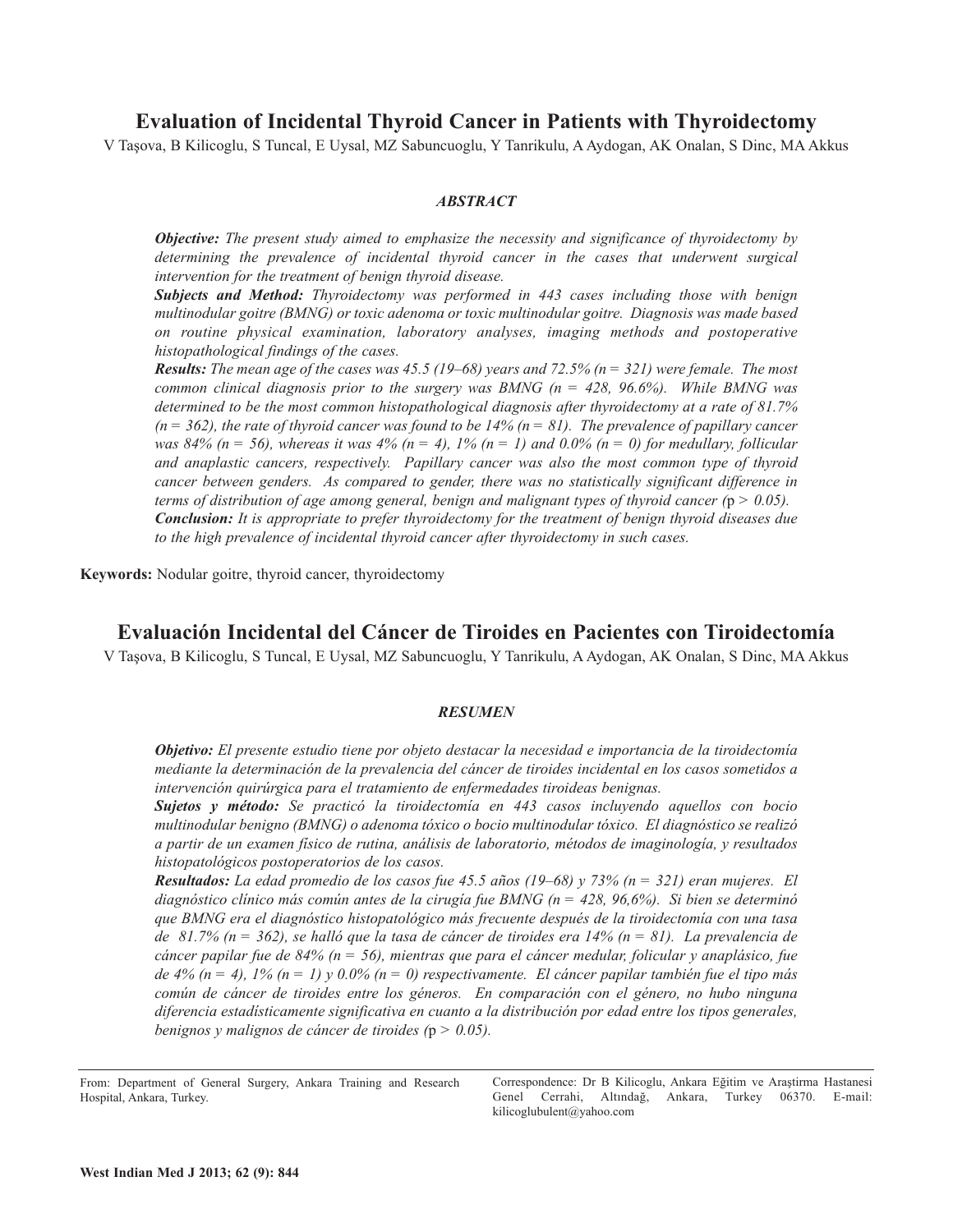*Conclusión: Es apropiado preferir la tiroidectomía para el tratamiento de las enfermedades tiroideas benignas debido a la alta prevalencia de cáncer tiroideo incidental después de la tiroidectomía en tales casos.*

**Palabras claves:** Bocio nodular, cáncer de tiroides, tiroidectomía

#### **West Indian Med J 2013; 62 (9): 845**

# **INTRODUCTION**

Thyroid cancers are the most common endocrine system cancers and account for approximately 1% of clinical cancers. In general, they have good prognosis since they show slow progression; however, they have the highest mortality rate among overall cancers of endocrine organs. Multinodular goitre (MNG) is the most common endocrine disease that requires a surgical intervention. Today, total thyroidectomy (TT) is being widely used for the treatment of both malignant and benign thyroid diseases (1).

It is known that relapse rates after subtotal thyroidectomy (ST) reaches up to 50% during long-term follow-up of MNG (2). Many retrospective studies with evidence level of four and many prospective studies with evidence level of two demonstrate the frequency of relapses with lesser excisions than TT (1, 3). Thyroid cancer has been incidentally found in those studies, thus ST is not recommended because of not providing adequate cancer treatment. In the last decade, TT has been used for the treatment of MNG owing to it relieving symptoms, eliminating the risk for relapses and providing adequate treatment for incidental thyroid cancers (3). Today, along with the widespread use of fine needle aspiration biopsy (FNAB) for diagnosis and detailed examination of biopsy materials by the pathologists, the rate of detection of microcancers, which are not clinically manifested, has been gradually increasing (4).

The present study aimed to evaluate the patients who underwent thyroidectomy for benign reasons and in whom incidental thyroid cancer was detected, to determine the prevalence of incidental thyroid cancer, to show that physical examination, ultrasound findings and family history are as important as FNAB, and to show the benefits of total thyroidectomy performed in such patients.

### **SUBJECTS AND METHOD**

The present study was performed based on the records of patients who underwent thyroidectomy for any reason other than thyroid cancer between March 2007 and May 2011 in the General Surgery Clinic of the Ministry of Health, Ankara Training and Research Hospital. Age at surgery, gender, physical examination findings, ultrasound findings, family history for thyroid nodule, history of radiation to the head and neck region, presence of short-term changes in the nodule, results of FNAB if any, and the last pathology reports of the patients who had been diagnosed with thyroid cancer after surgery despite the absence of cancer diagnosis before the surgery, were recorded.

A total of 443 patients had undergone primary thyroid surgery between the above-mentioned dates. The mean age of the patients was 45.5 (19–68) years. Patients less than 20 years and those over 45 years were considered as the highrisk age groups. Three hundred and twenty-one (72.5%) of the patients were female. Of the patients, 401 underwent total thyroidectomy (90.5%), 34 (7.6%) underwent lobectomy together with isthmectomy, and eight (1.8%) underwent subtotal thyroidectomy. Pathology reports of the surgical materials of 66 (14.9%) patients among the 443 who underwent thyroidectomy revealed thyroid cancer. Preoperative biopsies of 15 patients revealed malignant disease and these patients were excluded from the study. Sixty-six patients, who did not have a preoperative malignancy diagnosis but were diagnosed with thyroid cancer based on the pathology report after the surgery, were included in the study.

Overall main pathology results, which have been identified as papillary, follicular, hurtle-cell, medullary, and anaplastic, as well as the microcarcinomas smaller than 1 cm, lymphoma, and the metastatic cancers of the thyroid were considered malignant. All other lesions, including goitre, adenoma, hurtle-cell adenoma, hyperplasia and thyroiditis were considered benign.

Based on the results of FNAB, thyroid carcinoma, malignant cells, either of lymphoma or metastatic disease, as well as suspicious results were considered malignant and excluded from the study. Statistical analyses of data were done using SPSS 15.0 (Chicago, USA) package programme. Demographic characteristics and the ratio of the diseases were represented as percentage, mean, standard deviation, median, minimum and maximum. Comparisons were done using Student's *t*-test. A *p*-value smaller than 0.05 was considered significant.

# **RESULTS**

Pathology results revealed malignancy in 66 patients who underwent surgical procedure for perceived benign reasons and thyroid cancer was discovered incidentally. The mean age of the patients was 45.5 (19–68) years. Patients younger than 20 years and patients older than 45 years were considered to be in the high-risk age group. Of the patients with malignancy, 57 (86%) were female.

The size of thyroid resection was decided according to ultrasound findings, physical examination findings, risk status, socio-economic status, and complications of resurgery in the event of probable malignancy. Accordingly, patients with preoperative malignancy, unresponsiveness to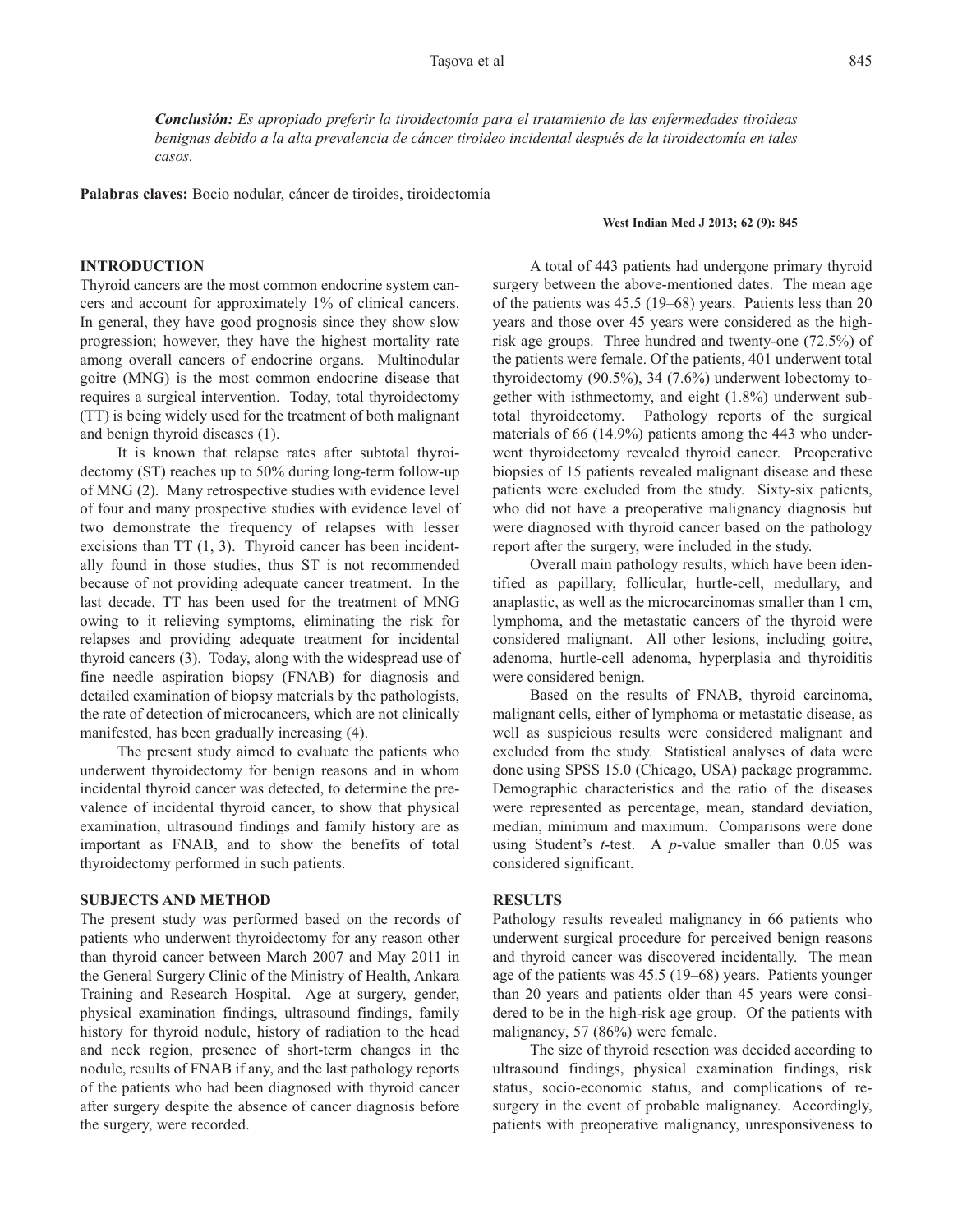thyroid suppression therapy, signs of local pressure *eg* hoarseness and dysphagia, metastatic disease, or the patients who had risk factors due to geographical reasons underwent total thyroidectomy. Patients without any of the above-mentioned risk factors and the patients without preoperative malignancy signs underwent lobectomy together with isthmectomy. The width of the resection was decided after the thyroid gland and surrounding soft tissues were examined in terms of macroscopic appearance and extracapsular involvement *etc* in the patients who were in neither of these two groups.

All patients underwent total thyroidectomy. In the present study, 52 (78.8%) of the patients with incidental thyroid cancer were between the ages of 20 and 60 years, 12 (18%) were over the age of 60 years, and two (3%) were under the age of 20 years. Complete total thyroidectomy was performed in two patients who underwent lobectomy because the pathology report indicated malignancy. Preoperative FNAB was performed in 30 of 81 thyroid carcinoma cases. The results of FNAB revealed atypical cytology in eight (26.7%), benign disease in one (3.3%) and non-diagnostic cytology in six (20%) of these patients. Fifteen (50%) of the patients were diagnosed with malignancy (Table 1).

Table 1: Preoperative fine needle aspiration biopsy (FNAB) and postoperative pathology results

| <b>Results of FNAB</b>  | $n = 30$    | Postoperative<br>pathology            | $n = 66$   |
|-------------------------|-------------|---------------------------------------|------------|
| Non-diagnostic cytology | $6(20\%)$   | Papillary cancer                      | 56 (84.8%) |
| Benign                  | $1(3.3\%)$  | Follicular neoplasia                  | 4(6%)      |
| Atypical cytology       | $8(26.7\%)$ | Undefined potential<br>for malignancy | 6(9%)      |
| Malignant               | $15(50\%)$  |                                       |            |

Pathology results revealed malignancy in 81 patients out of 443. Of the 66 patients without preoperative diagnosis of malignancy, the majority  $-56$  (84.8%) had papillary carcinoma, four (6%) had follicular neoplasia, and six (9%) had unknown potential for malignancy (Table 1). Considering the size of nodules, it was between 15 and 40 mm in 33 (50%), under 15 mm in 29 (43.9%) and over 40 mm in 4 (6%) patients (Table 2).

Table 2: Potential for malignancy considering the nodule size

| Nodule size  | n           | Nodule ultrasound | n             |
|--------------|-------------|-------------------|---------------|
| $<$ 15 mm    | 29(44%)     | Solid             | 47 $(71.2\%)$ |
| $15 - 40$ mm | 33 $(50\%)$ | Calcified         | $11(16.7\%)$  |
| $>40$ mm     | 4(6%)       | Cystic            | $8(12.1\%)$   |

Seventeen patients underwent preoperative scintigraphy. Nine (52.9%) of these patients had hypoactive, five (29%) had hyperplasic, two (11.7%) had cold nodules and one (5.8%) had thyroiditis. Six (9%) of 66 patients exhibited postoperative thyroglobulin elevation, which regressed to normal level within the first postoperative year. Eight (12.1%) patients had hyperthyroidism and were euthyroid preoperatively, with antithyroid medications. One (1.5%) patient had hypothyroidism.

### **DISCUSSION**

Thyroid nodule, which is likely to comprise various pathologies, is the most common thyroid disease. The worldwide prevalence of palpable nodule is approximately 4–7% (5) and 0.8% nodule is being detected each year. The prevalence can reach up to 30–50% on ultrasound or in autopsy series.

Thyroid nodules and goitre are quite common in Turkey. Some studies from Turkey reported the prevalence of thyroid nodule to be 40% between the ages 25 and 60 years.

The term solitary nodule or solitary nodular goitre is used in cases where there is a single nodule, either normalsized or enlarged, in the thyroid; the term multinodular goitre is used when there is more than one nodule. Although the majority of these nodules are benign, suspicion of potential malignancy in these nodules causes anxiety in both the patient and the physician. The rate of malignancy is 4.7% in solitary nodules, 4.1% in dominant nodule, and 1% in multinodules. These rates suggest that multinodular goitre with dominant nodule should be considered as solitary nodule (6).

There are two extreme points, conservative approach or extended surgical resection, in the treatment of risky nodules. However, surgery is mandatory in the cases having a risk for malignancy (7). Risk factors for malignancy can be assessed by a detailed anamnesis and physical examination. Patients under the age of 20 years or over the age of 60 years, who have thyroid nodules, are in the high risk group for thyroid cancer. In the present study, however,  $78.8\%$  (n = 52) of the patients with incidental thyroid cancer were between the ages 20 and 60 years.

The risk for the nodule to be malignant is increased in the presence of family history for papillary, hurtle-cell or medullary cancer (8). History of radiation to the head and neck region is the leading cause that increases the risk for differentiated thyroid cancer. A study on this subject demonstrated that 37% of the patients who were exposed to radiation in childhood and followed for 30 to 40 years, developed thyroid nodule whereas 10% developed thyroid cancer (9). Turkey has been affected by the Chernobyl nuclear accident in 1986. There are opinions suggesting that this disaster has increased the cancer incidence in Turkey; however, there is no accepted study on this subject yet.

Progressive or rapid enlargement of a solitary or dominant nodule, the majority of which is asymptomatic or incidentally detected during physical examination, evokes the probability of malignancy. Intranodular haemorrhage is thought if a nodule displays painful and rapid enlargement within days, even hours.

Solid and fixed nodules are usually malignant, whereas benign nodules are soft. Nevertheless, some papillary and follicular cancers may become soft due to cystic degen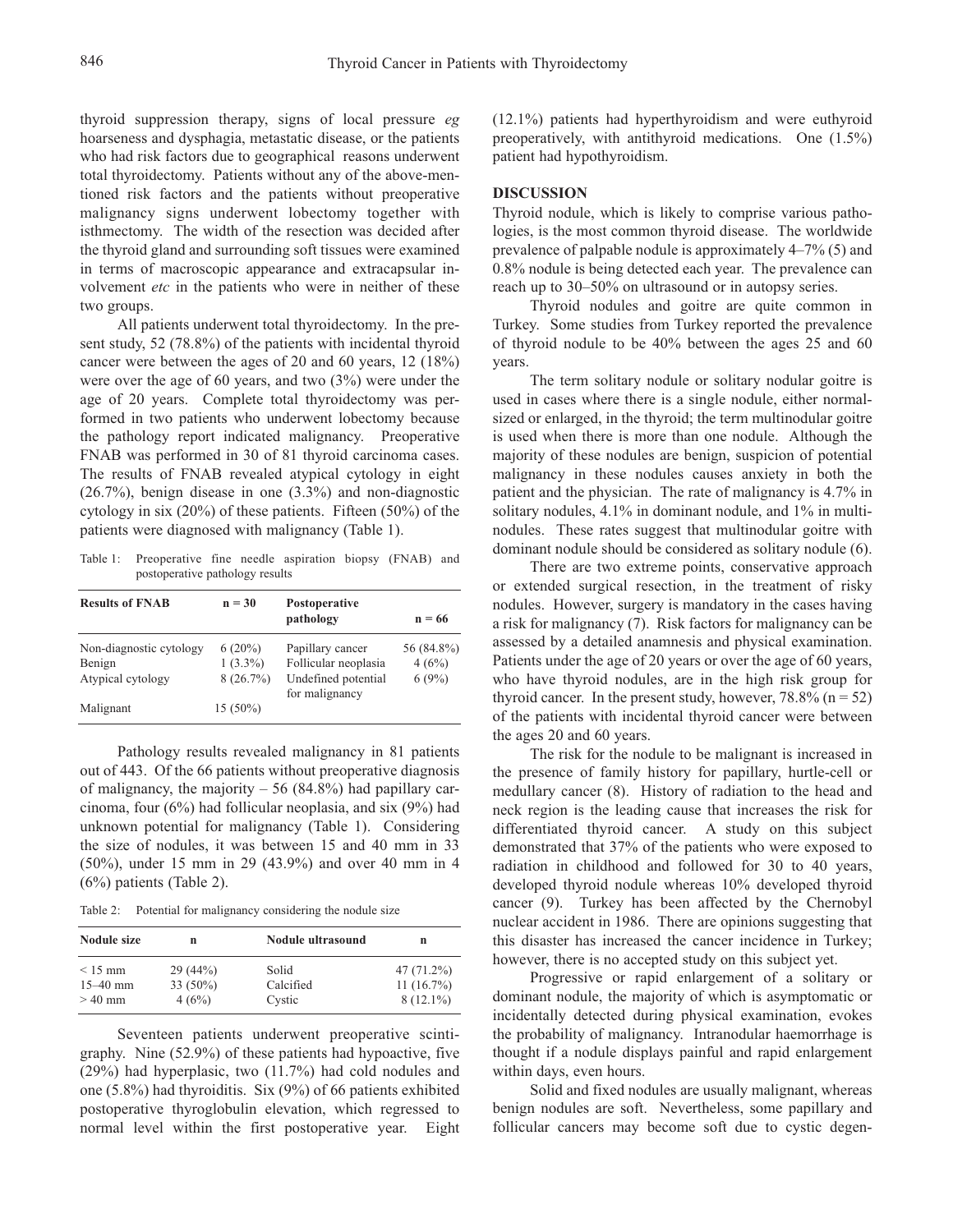eration or the nodule may be mixed as is the case in papillary cancer. The probability of malignancy is higher for solitary nodules larger than 3 cm in diameter. In the present study, mean nodule size was 17 mm in the malignant cases and smaller than 40 mm in 94% of incidental thyroid cancers. Here, physical examination, ultrasound and FNAB findings have gained importance rather than the size of nodule.

On ultrasound, a nodule being hypoechogenic and irregular, having microcalcification, absence of surrounding halo, invading the surrounding tissues, presence of accompanying cervical lymphadenopathy, and being solid are the findings in favour of malignancy. Hyperechogenity, regular contour, colloidal content, absence of accompanying cervical lymphadenopathy and low blood flow-rate in the nodule are the findings in favour of a benign condition.

In the present study, 72% of nodules were solid and fixed and 16% were calcified, suggesting that a detailed physical examination, ultrasound and precise FNAB are of great importance.

Scintigraphy is a method frequently used to evaluate thyroid nodules. Scintigraphy is unable to distinguish benign lesions from malignant lesions (10), but identifies the functional status of the nodule. Nodules are divided into three groups according to radioisotope uptake: cold, warm or hot. The risk for malignancy was approximately 16% for cold nodules, 9% for warm nodules and 4% for hot nodules (9).

In the present study, 17 of 66 patients with incidental thyroid cancer had undergone preoperative scintigraphy; of these, nine (52.9%) had hypoactive, five (29.4%) had hyperplasic and two (11.8%) had cold nodules, whereas one had thyroiditis.

The primary goal of FNAB is to prevent unnecessary surgical interventions, which are performed because of the probability of nodules being malignant. Fine needle aspiration biopsy is the most suitable method for malignancy detection in almost all patients with thyroid nodule. However, FNAB is not performed for the nodules with autonomous function, since almost all of them are benign. The smallest appropriate nodule size for the test is 1 cm. Patients with differentiated thyroid carcinoma smaller than 1 cm have life expectancy equal to that of the normal population. In our region, patients' low socio-economic status and noncompliance with follow-up visits make monitoring of these nodules difficult and usually surgery is required at the time of diagnosis.

Although FNAB is quite a reliable and low-cost method, accuracy varies between 50% and 97% depending on the experience of the pathologists (10, 11).

In the present study, 30 of 81 cases with thyroid cancer had undergone FNAB. Pathological reports of these patients revealed malignancy in 15 (50%), atypical cytology in eight (26.7%), non-diagnostic cytology in six (20%), and benign disease in one (3.3%). Accuracy of FNAB remaining at 50% despite the prevalence of thyroid cancer being 18% has directed us to a more careful history taking and physical examination in terms of malignancy, and preoperative surgical findings and macroscopic appearance of the tissue have gained importance.

Erbil *et al* reported the prevalence of thyroid cancer after thyroidectomy to be 11% in the cases with benign multinodular goitre. In the present series, incidental thyroid cancer was detected in 66 (14.9%) of 443 cases and the rate was considered similar (12).

Based on these data, results of detailed anamnesis, physical examination and FNAB should be considered together as a whole, instead of individual evaluation of demographic characteristics such as age and gender, thyroid function tests and imaging methods. The diagnosis and treatment of thyroid cancer should be approached in this way.

In the present study, the prevalence of papillary thyroid cancer was  $84.8\%$  (n = 56) in the 66 patients with malignancy and this prevalence already being 80% in the literature directed us to perform total thyroidectomy. Papillary thyroid carcinoma is multifocal and thyroid tissue is required to be completely removed for radioactive iodine therapy. Moreover, dissection of central lymphatic group (prelaryngeal, pretracheal, prethyroid, paratracheal) should be involved in the surgical procedure if needed. We concluded that total thyroidectomy should be chosen for the treatment of thyroid nodules, even if they are benign, and central lymph node dissection should be included in the cases with preoperative suspicious cancer.

### **REFERENCES**

- 1. Agarwal G, Aggarwal V. Is total thyroidectomy the surgical procedure of choice for benign multinodular goitre? An evidence-based review. World J Surg 2008; **32:** 1313–24.
- 2. Rios A, Rodriguez JM, Galindo PJ, Montoya MJ, Canteras M, Parrilla P. Surgical treatment of multinodular goiter in young patients. Endocrine 2005; **27:** 245–52.
- 3. Giles Y, Boztepe H, Terzioglu T, Tezelman S. The advantage of total thyroidectomy to avoid reoperation for incidental thyroid cancer in multinodular goitre. Arch Surg 2004; **139:** 179–82.
- 4. Delbridge L. Total thyroidectomy: the evolution of surgical technique. Aust N Z J Surg 2003; **73:** 761–8.
- 5. O'Donnell AL, Spaulding SW. Hyperthyroidism: systemic effects and differential diagnosis. In: Falk SA, ed. Thyroid disease: endocrinology, surgery, nuclear medicine, and radiotherapy. 2<sup>nd</sup> ed. Philadelphia: Lippincott-Raven; 1997: 241-252.
- 6. Cusick EL, Krukowski ZH, MacIntosh CA, Matheson NA. Risk of neoplasia and malignancy in "dominant" thyroid swellings. BMJ 1991; **303:** 20–4.
- 7. De Groot LJ. Most solitary thyroid nodules should be removed. In: Ingelfinger FJ, Ebert RV, Finland M, Relman AS, eds. Controversy in internal medicine. Volume 2. Philadelphia: WB Saunders 1974: 421– 427.
- 8. Giuffrida D, Gharib H. Controversies in the management of cold, hot and occult thyroid nodule. Am J Med 1995; **99:** 642–50.
- 9. Efremidou EI, Papageorgiou MS, Liratzopoulos N, Manolas KJ. The efficacy and safety of total thyroidectomy in the management of benign thyroid disease: a review of 932 cases. Can J Surg 2009; **52:** 39–44.
- 10. Madden PR, Wheeler MH. Approach to thyroid nodules. In: Clark OH, Duh Q-Y, eds. Textbook of endocrine surgery. Philadelphia: WB Saunders; 1997: 69–74.
- 11. Vaiman M, Nagibin A, Hagag P, Buyankin A, Olevson J, Shlamkovich N. Subtotal and near total versus total thyroidectomy for the management of multinodular goiter. World J Surg 2008; **32:** 1546–51.